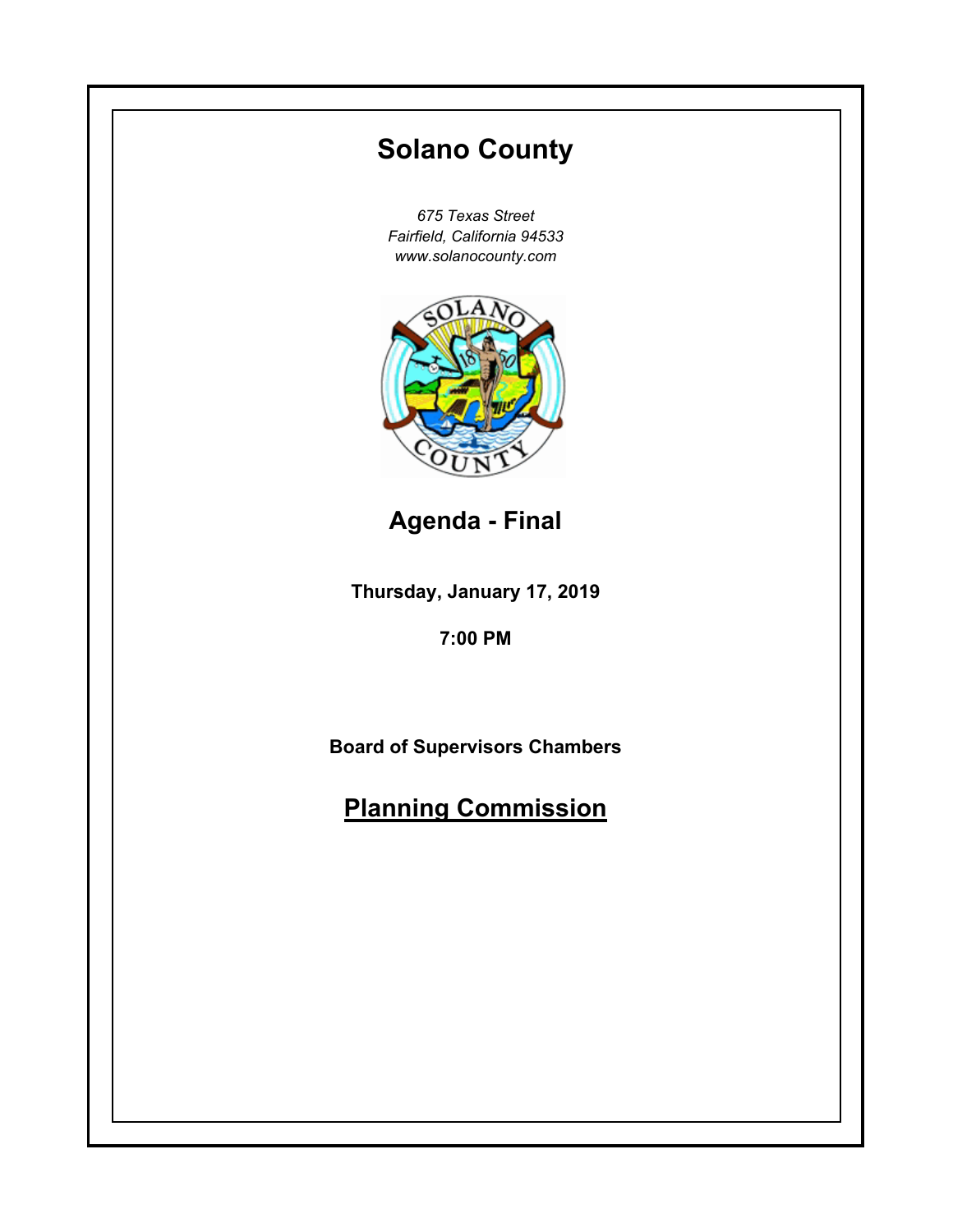Any person wishing to address any item listed on the Agenda may do so by submitting a Speaker Card to the Clerk before the Commission considers the specific item. Cards are available at the entrance to the meeting chambers. Please limit your comments to five (5) minutes. For items not listed on the Agenda, please see "Items From the Public".

All actions of the Solano County Planning Commission can be appealed to the Board of Supervisors in writing within 10 days of the decision to be appealed. The fee for appeal is \$150.

Any person wishing to review the application(s) and accompanying information may do so at the Solano County Department of Resource Management, Planning Division, 675 Texas Street, Suite 5500, Fairfield, CA. Non-confidential materials related to an item on this Agenda submitted to the Commission after distribution of the agenda packet are available for public inspection during normal business hours and on our website at www.solanocounty.com under Departments, Resource Management, Boards and Commissions.

The County of Solano does not discriminate against persons with disabilities and is an accessible facility. If you wish to attend this meeting and you will require assistance in order to participate, please contact Kristine Sowards, Department of Resource Management at (707) 784-6765 at least 24 hours in advance of the event to make reasonable arrangements to ensure accessibility to this meeting.

# **AGENDA**

**CALL TO ORDER**

**SALUTE TO THE FLAG**

**ROLL CALL**

**APPROVAL OF AGENDA**

### **APPROVAL OF THE MINUTES**

**[PC 19-004](#page-3-0)** December 20, 2018 PC Minutes

*Attachments:* [draft minutes](#page-4-0)

#### **ITEMS FROM THE PUBLIC:**

*This is your opportunity to address the Commission on a matter not heard on the Agenda, but it must be within the subject matter jurisdiction of the Commission. Please submit a Speaker Card before the first speaker is called and limit your comments to five minutes. Items from the public will be taken under consideration without discussion by*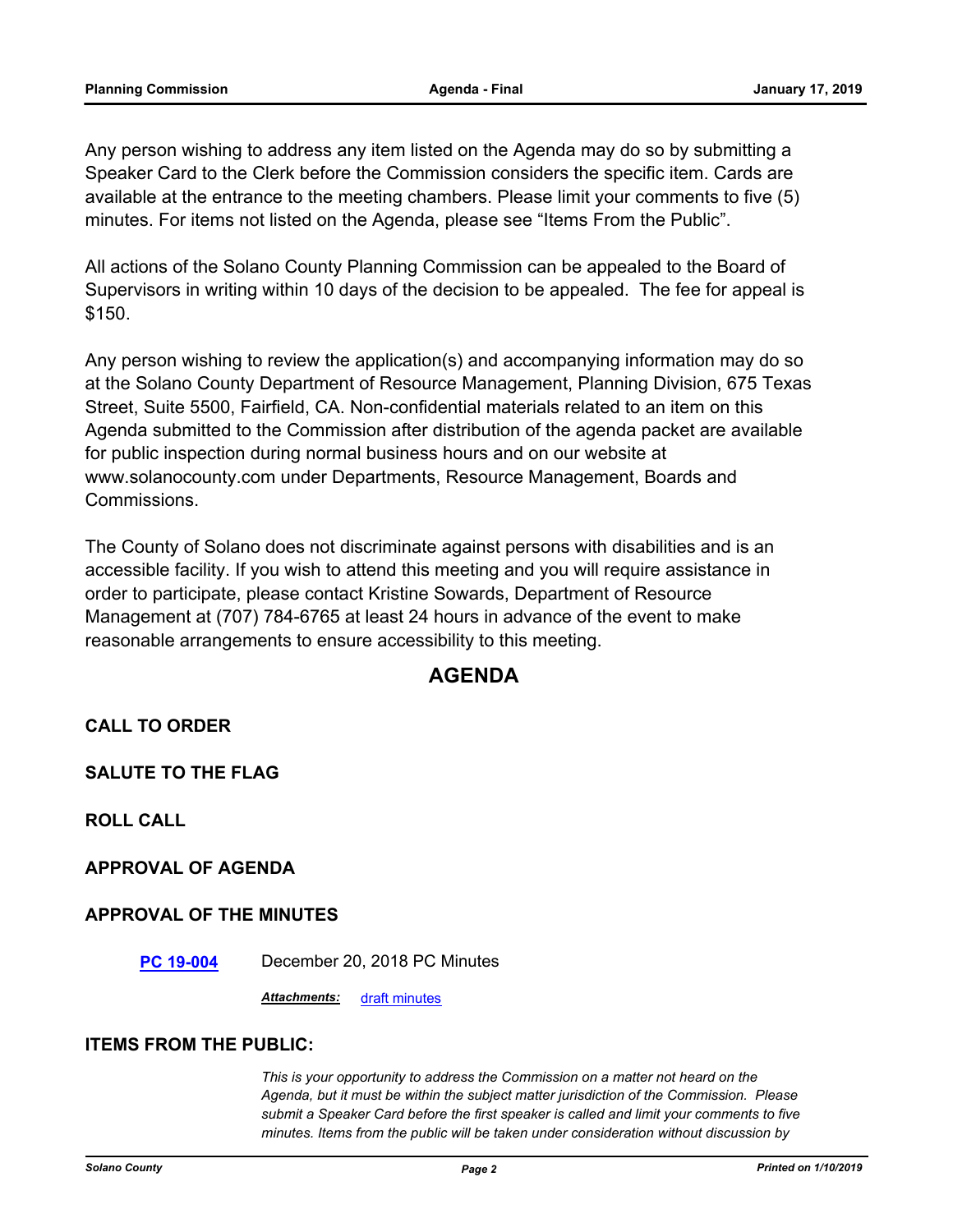*the Commission and may be referred to staff.*

# **REGULAR CALENDAR**

- **1 [PC 19-005](#page-8-0)** CONTINUED PUBLIC HEARING to consider Use Permit Application No. U-18-04 of The Timbers-Silveyville Christmas Tree and Pumpkin Farm (c/o Ted and Jeri Seifert) for an existing Christmas tree and pumpkin farm with concessions, gift shop and amusement activities, and proposed event venue with a 3,000 square foot building and adjacent park. The property is located at 6224 Silveyville Road, northwest of the City of Dixon in the Exclusive Agricultural "A-40" Zoning District, APN's: 0108-090-130 and 140. The project qualifies for an Exemption from the California Environmental Quality Act pursuant to CEQA Guidelines. (Project Planner: Jim Leland) Staff Recommendation: Defer this item to the regular meeting of February 7, 2019
- **2 [PC 19-006](#page-9-0)** CONTINUED PUBLIC HEARING to consider Rezoning Petition No. Z-17-04 and Minor Subdivision Application MS-17-06 of Hubert & Aurelia Goudie and William & Sylvia Marshalonis to rezone 15.69 acres from Rural Residential "RR-2.5" and Exclusive Agriculture "A-20" to Rural Residential "RR-5"; and subdivide two existing parcels into three lots. The property is located at 4420 Peaceful Glen Road, 2.5 miles north of the City of Vacaville, APN's: 0105-060-390 and 40. (Project Planner: Eric Wilberg) Staff Recommendation: Defer the item to a date uncertain at which time the Department will provide public notice pursuant to Section 28.04 of the County Code
- **3 [PC 19-008](#page-10-0)** PUBLIC HEARING to consider Application No. U-10-11-AM1, an Amendment to an existing use permit for the Green River Tap Room, to recognize the on-going use of the Restaurant and Bar, and to add outdoor dining and beverage service with entertainment and/or events on a portion of the property. The property is located at 4513 Putah Creek Road, south of the City of Winters in the Commercial Service "C-S" Zoning District (APN's: 0103-160-010). The project qualifies for an Exemption from the California Environmental Quality Act pursuant to CEQA Guidelines. (Project Planner: Jim Leland) Staff Recommendation: Defer this item to the regular meeting of February 7, 2019

### **ANNOUNCEMENTS AND REPORTS**

### **ADJOURN**

*To the Planning Commission meeting of February 7, 2019 at 7:00 P.M., Board Chambers, 675 Texas Street, Fairfield, CA*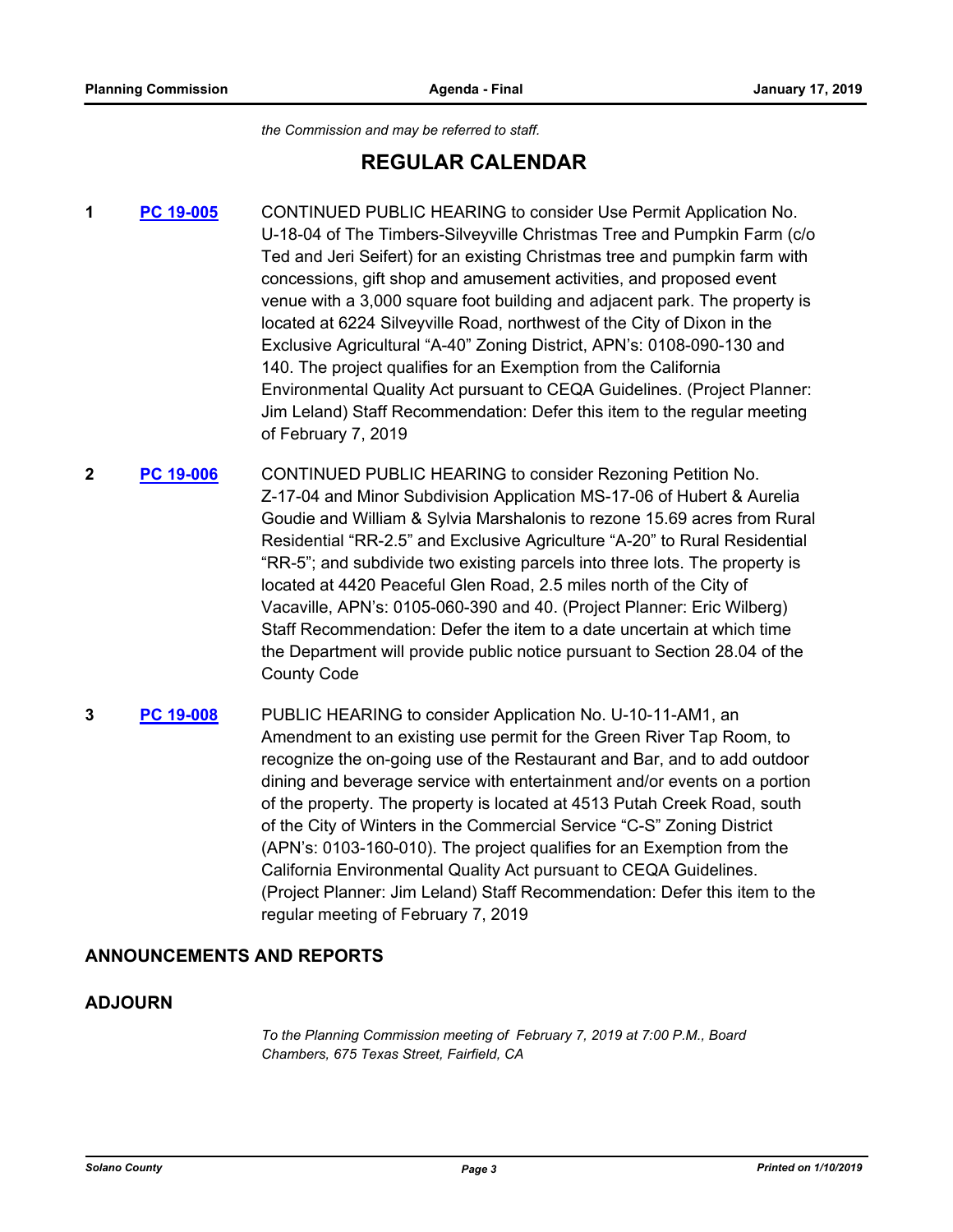<span id="page-3-0"></span>

|                        |      | <b>Solano County</b><br>Agenda Submittal |                      |                            | 675 Texas Street<br>Fairfield, California 94533<br>www.solanocounty.com |
|------------------------|------|------------------------------------------|----------------------|----------------------------|-------------------------------------------------------------------------|
|                        |      |                                          |                      |                            |                                                                         |
| Agenda #:              |      |                                          | Status:              | <b>PC Minutes</b>          |                                                                         |
| Type:                  |      | PC-Document                              | Department:          | <b>Planning Commission</b> |                                                                         |
| File #:                |      | PC 19-004                                | <b>Contact:</b>      | <b>Kristine Sowards</b>    |                                                                         |
| Agenda date:           |      | 1/17/2019                                | <b>Final action:</b> |                            |                                                                         |
| Title:                 |      | December 20, 2018 PC Minutes             |                      |                            |                                                                         |
|                        |      |                                          |                      |                            |                                                                         |
| <b>Governing body:</b> |      | <b>Planning Commission</b>               |                      |                            |                                                                         |
| District:              |      |                                          |                      |                            |                                                                         |
| <b>Attachments:</b>    |      | draft minutes                            |                      |                            |                                                                         |
| <b>Date</b>            | Ver. | <b>Action</b><br><b>Action By</b>        |                      | <b>Result</b>              |                                                                         |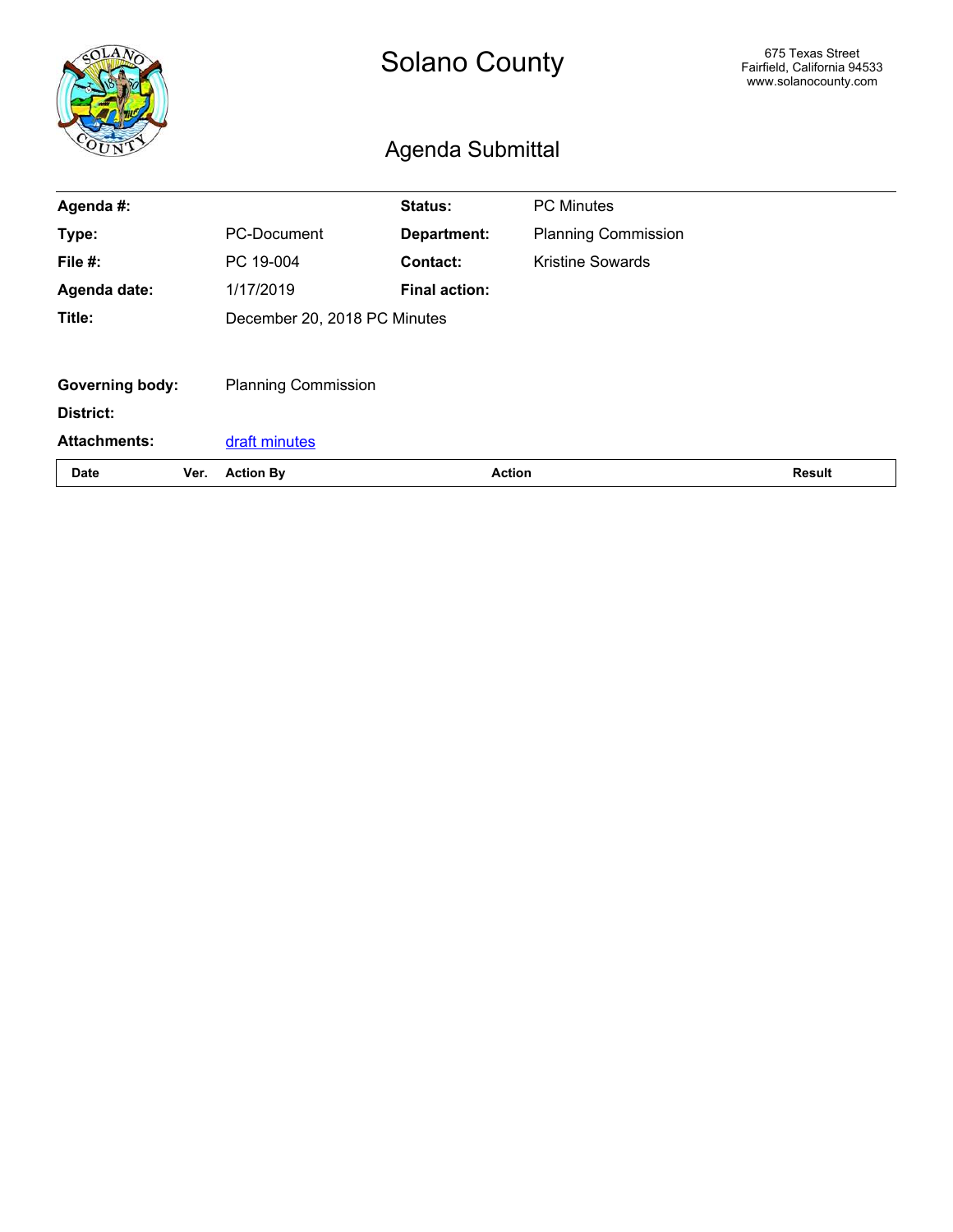# <span id="page-4-0"></span>*MINUTES OF THE SOLANO COUNTY PLANNING COMMISSION*

# **Meeting of December 20, 2018**

The regular meeting of the Solano County Planning Commission was held in the Solano County Administration Center, Board of Supervisors' Chambers (1<sup>st</sup> floor), 675 Texas Street, Fairfield, California.

PRESENT: Commissioners Rhoads-Poston, Walker, Hollingsworth, Bauer, and Chairperson Cayler

EXCUSED: None

STAFF PRESENT: Bill Emlen, Director; Mike Yankovich, Planning Program Manager; and Kristine Sowards, Planning Commission Clerk

Chairperson Cayler called the meeting to order at 7:00 p.m. with a salute to the flag. Roll call was taken and a quorum was present.

Approval of the Agenda

The Agenda was approved with no additions or deletions.

Approval of the Minutes

The minutes of the regular meeting of December 6, 2018 were approved as written.

Items from the Public

There was no one from the public wishing to speak.

Regular Calendar

Item No. 1

**CONTINUED PUBLIC HEARING** to consider Rezoning Petition No. Z-17-04 and Minor Subdivision Application No. MS-17-06 of **Hubert & Aurelia Goudie and William & Sylvia Marshalonis** to rezone 15.69 acres from Rural Residential "RR-2.5" and Exclusive Agriculture "A-20" to Rural Residential "RR-5"; and subdivide two existing parcels into three lots. The property is located at 4420 Peaceful Glen Road, 2.5 miles north of the City of Vacaville, APN's: 0105-060-390 and 40. The project qualifies for an Exemption from the California Environmental Quality Act pursuant to the CEQA Guidelines. (Project Planner: Eric Wilberg)

Michael Yankovich asked that the Commission defer this matter to allow staff time to coordinate the review of the easement and deed information provided by the applicant at the November 1, 2018 Planning Commission meeting with the acting County Surveyor. The outcome of that review will likely dictate final conditions of approval for the project, therefore a resolution recommending action by the planning commission is not finalized at this time.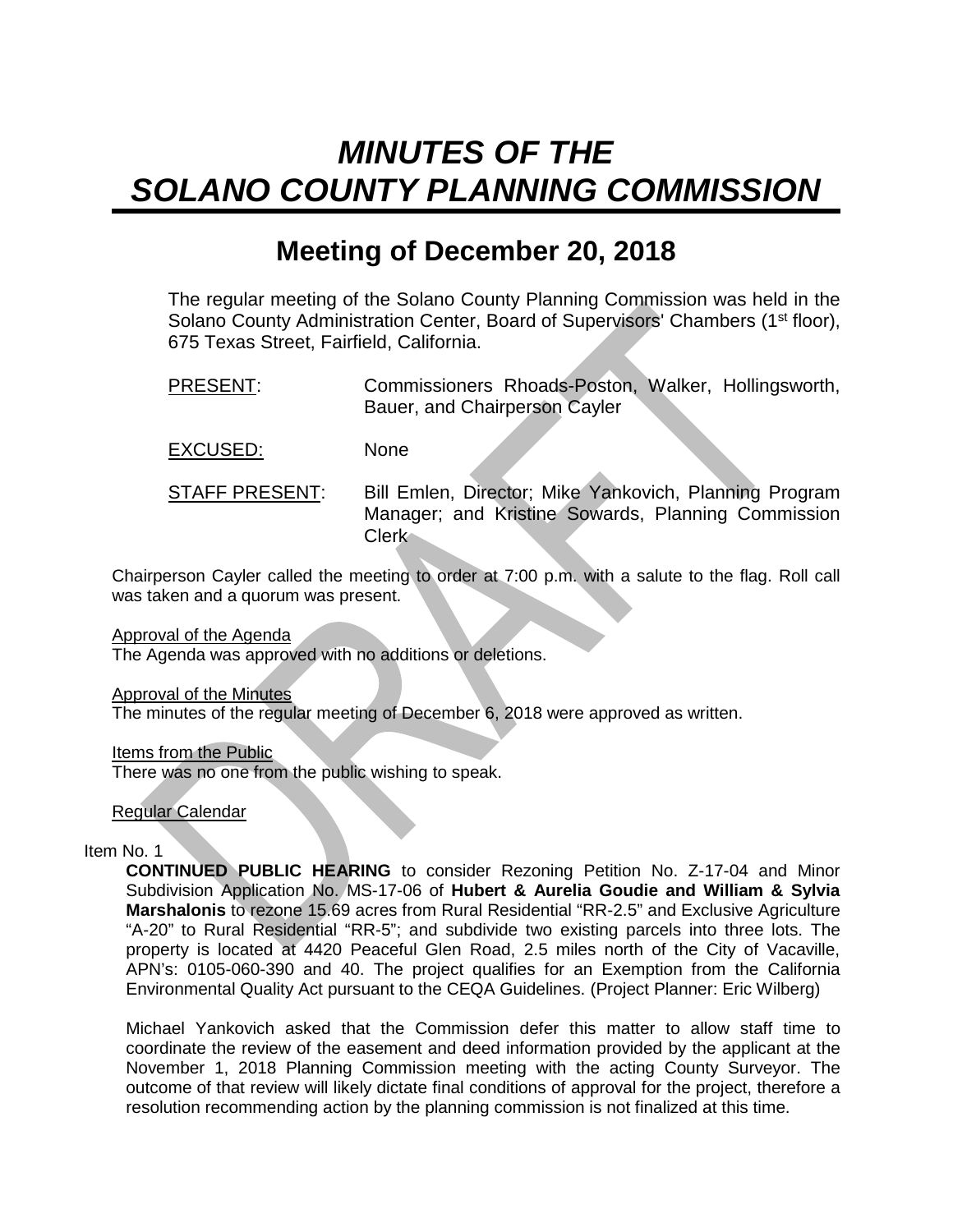Chairperson Cayler opened the floor for public comment. There was no one wishing to speak.

A motion was made by Commissioner Rhoads-Poston and seconded by Commissioner Bauer to continue this matter to the regular meeting of January 17, 2019. The motion passed unanimously.

### Item No. 2

**CONTINUED PUBLIC HEARING** to consider Use Permit Application No. U-18-04 of **The Timbers-Silveyville Christmas Tree and Pumpkin Farm** (c/o Ted and Jeri Seifert) for an existing Christmas tree and pumpkin farm with concessions, gift shop and amusement activities, and proposed event venue with a 3,000 square foot building and adjacent park. The property is located at 6224 Silveyville Road, northwest of the City of Dixon in the Exclusive Agricultural "A-40" Zoning District, APN's: 0108-090-130 and 140. The project qualifies for an Exemption from the California Environmental Quality Act pursuant to CEQA Guidelines. (Project Planner: Jim Leland)

Mr. Yankovich stated that staff is requesting additional time to permit the applicant to meet with various County agencies to finalize the conditions of approval for the project. Staff asked that the commission continue this matter to the regular meeting of January  $17<sup>th</sup>$ .

Chairperson Cayler opened the floor for public comment. There was no one wishing to speak.

A motion was made by Commissioner Rhoads-Poston and seconded by Commissioner Bauer to continue this matter to the regular meeting of January 17, 2019. The motion passed unanimously.

### Item No. 3

Zone Text Amendment No. ZT-17-02 and Use Permit Application No. U-17-06 of **Rowland Family Properties (American Armory Museum)** to consider an ordinance amending Chapter 28 of the Solano County Code relating to museums and providing for such use in the ATC-NC zoning district and to establish and operate a military vehicle, equipment, and armament museum as well as outdoor events at 4144 Abernathy Road, north of the City of Fairfield within the Agricultural Tourist Center - North Connector "ATC-NC" Zoning District, APN's: 0027-510- 180 and 170. The Planning Commission will also be considering adoption of a Mitigated Negative Declaration of Environmental Impact as recommended by the Solano County Department of Resource Management. (Project Planner: Michael Yankovich)

Mr. Yankovich provided a brief presentation of the staff report. The American Armory Museum (AAM) is a nonprofit public benefit corporation with the specific purpose of operating a museum and carrying on other charitable and educational activities associated with such purpose. AAM intends to educate visitors about the United States military and Solano County's agricultural history through stationary displays of military and historical agricultural vehicles and equipment. The vehicles and equipment will be displayed inside the museum building as well as outdoors. The applicant is requesting approval to amend Chapter 28 of the Solano County Code relating to museums and providing for such use in the ATC-NC zoning district (ZT-17-02) and to operate a military vehicle, equipment, and armament museum as well as conduct outdoor events (U-17- 06) at 4144 Abernathy Road.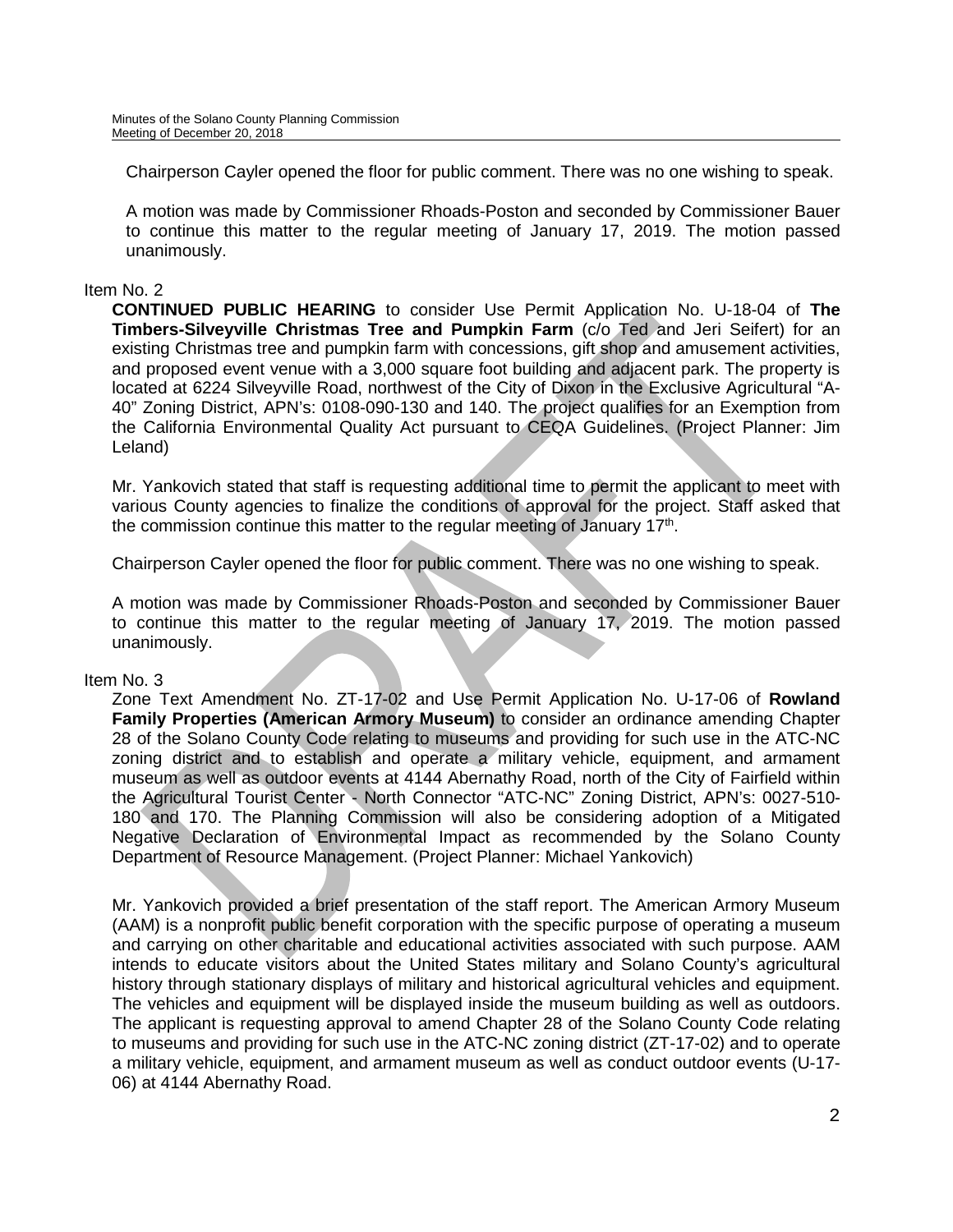The project occupies 8.6 acres located within the Suisun Valley at the intersection of Suisun Parkway and Abernathy Road. The site is bounded by Interstate 80 on the south, Suisun Parkway on the east and north and private lands to the west which contain a tractor sales and service business. The subject site is one legal lot comprised of two Assessor's Parcels; APN's 0027-510-170 and 0027-510-180. A Williamson Act contract covers Assessor Parcel 0027- 5610-180. Staff recommended approval of the project.

Chairperson Cayler opened the public hearing.

Mark Leonard, Jelly Belly Lane, Fairfield, spoke on behalf of the Armory Museum. He referenced the letter submitted by the museum dated December 20, 2018. The letter stated that the applicant disagrees with the county's condition requiring a reclamation plan and financial assurances, given the pre-existing nature of the property. He stated that the condition of the property is such that there is concrete rubble just under the surface of the dirt. He stated that it is a fallow field and has a dirt track. He commented that a couple of good rainstorms would reclaim it, so they did not feel anything more extensive is necessary. Mr. Leonard stated that this use is consistent with the county's General Plan in that it will attract visitors to the area. He noted that the museum has already received inquiries from over ten groups who would be interested in combining local wine tasting events with a visit to the museum. Mr. Leonard said that they believe this is certainly consistent with the agritourism intent of the area.

The property owner, Herman Rowland, appeared before the commission. He stated that through his business at the Jelly Belly Company they hand out brochures to thousands of customers who visit the facility, which provides in the opportunity to help promote the Suisun Valley wine country and the armory museum. Mr. Rowland said that he enjoys the educational experience of sharing the knowledge and history of the equipment on display at the museum with the public as well as the school children who come to visit. Mr. Rowland said that they are looking to establish a clean and pristine facility. He commented that their future plan is to relocate the museum to the Nut Tree area in Vacaville.

Since there were no further speakers, Chairperson Cayler closed the public hearing.

Commissioner Rhoads-Poston asked about the condition requiring reclamation of the property. Mr. Yankovich stated that the reason staff is asking for the reclamation plan is because the applicant intends to put down additional asphalt for the parking and once that is in place, it was thought the best step would be to try to reclaim the land when the use is no longer existing. He noted that the commission can decide whether they want this condition to be removed.

Mr. Yankovich referenced a comment made by Mr. Leonard that there could be alcohol served at third-party events. Mr. Yankovich said the staff report indicates that no alcoholic beverages would be served on the premises, but that was not included as a condition of approval. He suggested that if the commission agrees, staff could include a condition that no alcoholic beverages for museum hosted events be allowed; only third-party events. Mr. Yankovich noted that language would also be added to the conditions that patrons of the museum would not be permitted to drive the onsite vehicles.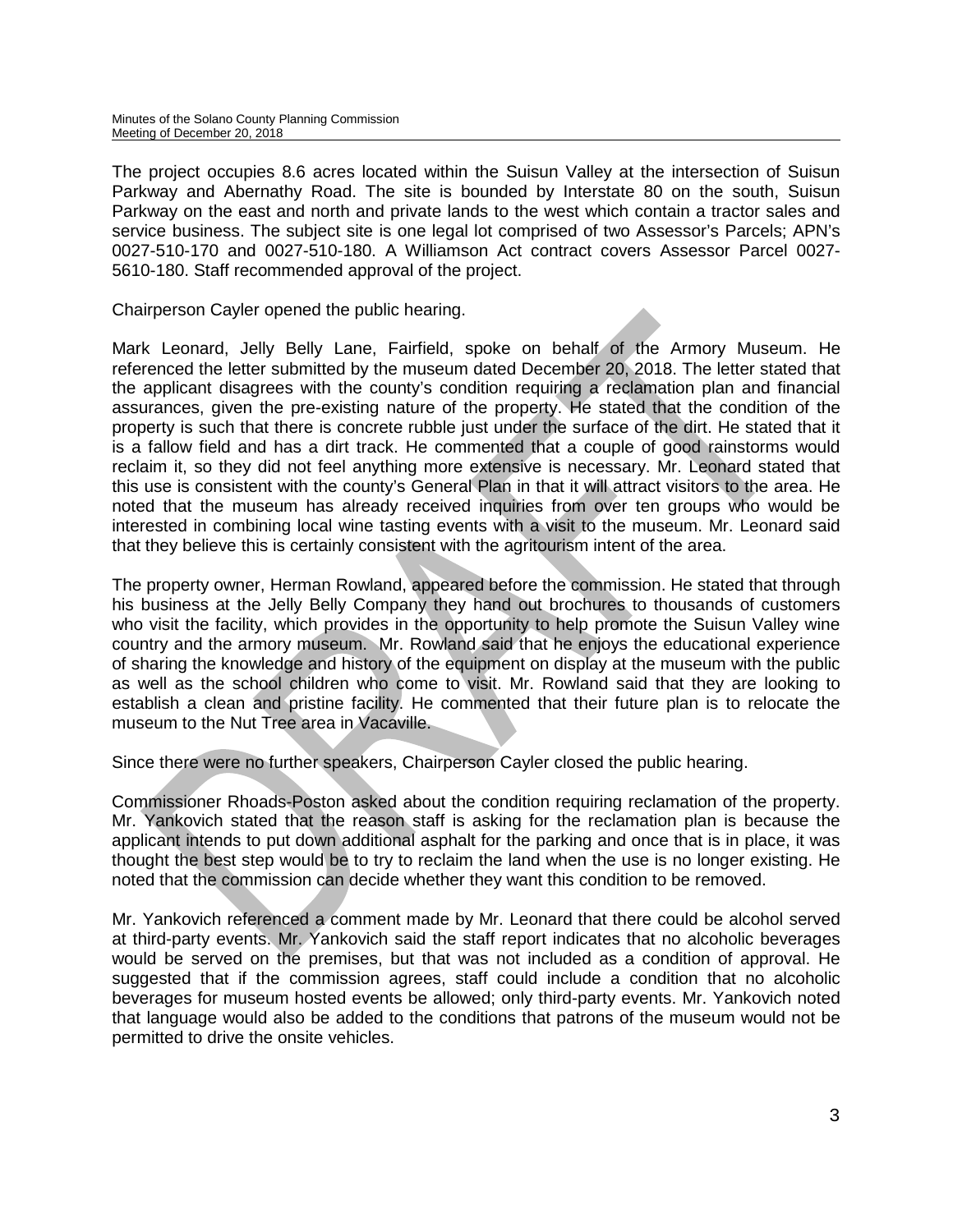A motion was made by Commissioner Walker and seconded by Commissioner Bauer to adopt the Ordinance, Zone Text Amendment No. ZT-17-02, amending Chapter 28 of the Solano County Code relating to museums and providing for such use in the ATC-NC zoning district; and approve Use Permit Application No. U-17-06 to establish and operate a Solano County agricultural history and military vehicle, equipment, and armament museum with outdoor events at 4144 Abernathy Road, contingent upon Board approval of the zoning amendment and subject to the amended recommended conditions of approval with respect to alcohol restrictions to third-party events only. The motion passed unanimously. (Resolution No. 4667)

## **ANNOUNCEMENTS and REPORTS**

There were no announcements or reports.

Since there was no further business, the meeting was **adjourned**.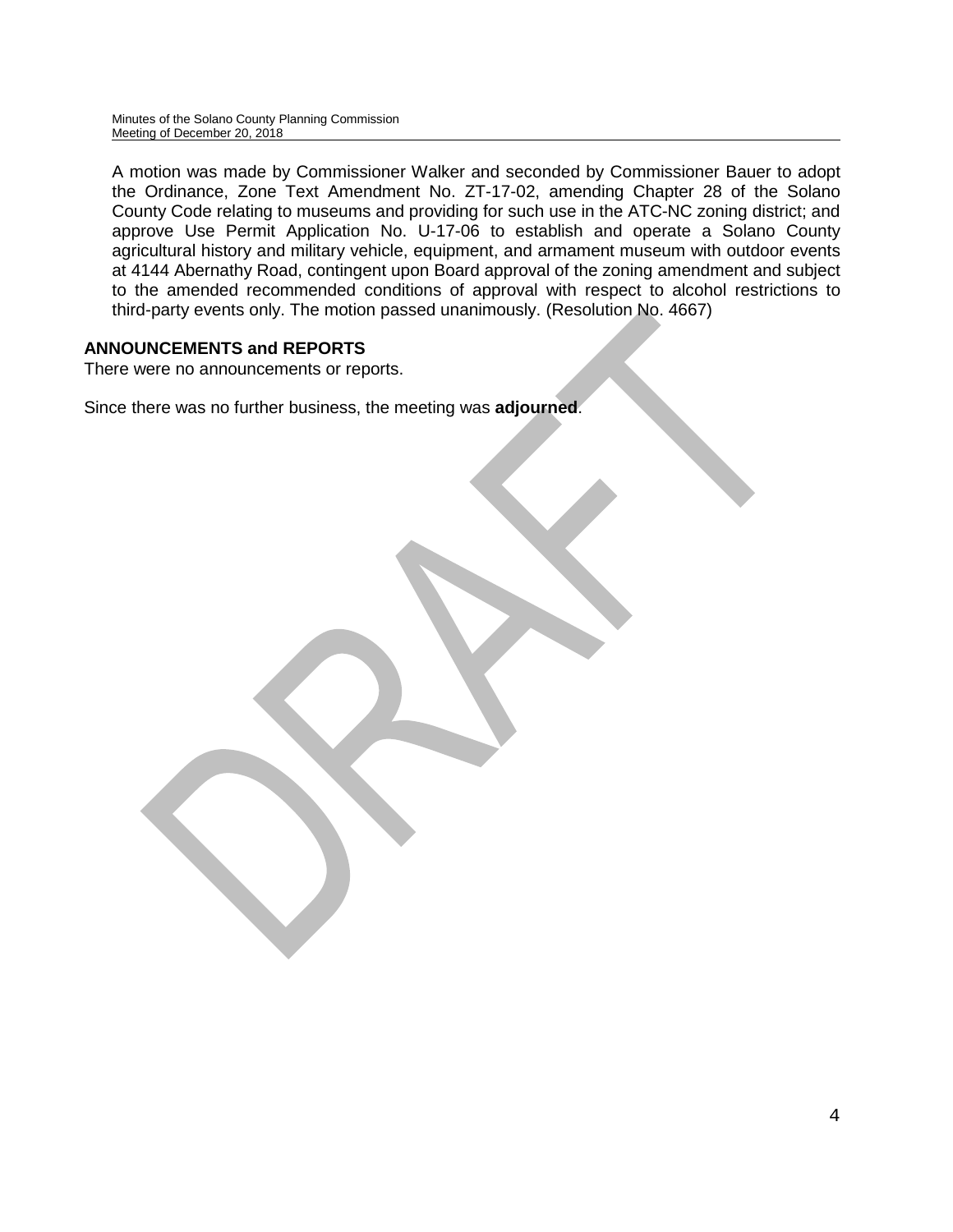<span id="page-8-0"></span>

|                        |      | <b>Solano County</b>                                                                                                                                                                                                                                                                                                                                                                                                                                                                                                                                                                                                                                                                                                                                                         |                      |                            | 675 Texas Street<br>Fairfield, California 94533<br>www.solanocounty.com |  |
|------------------------|------|------------------------------------------------------------------------------------------------------------------------------------------------------------------------------------------------------------------------------------------------------------------------------------------------------------------------------------------------------------------------------------------------------------------------------------------------------------------------------------------------------------------------------------------------------------------------------------------------------------------------------------------------------------------------------------------------------------------------------------------------------------------------------|----------------------|----------------------------|-------------------------------------------------------------------------|--|
|                        |      | Agenda Submittal                                                                                                                                                                                                                                                                                                                                                                                                                                                                                                                                                                                                                                                                                                                                                             |                      |                            |                                                                         |  |
| Agenda #:              |      | 1                                                                                                                                                                                                                                                                                                                                                                                                                                                                                                                                                                                                                                                                                                                                                                            | Status:              | PC-Regular                 |                                                                         |  |
| Type:                  |      | PC-Document                                                                                                                                                                                                                                                                                                                                                                                                                                                                                                                                                                                                                                                                                                                                                                  | Department:          | <b>Planning Commission</b> |                                                                         |  |
| File $#$ :             |      | PC 19-005                                                                                                                                                                                                                                                                                                                                                                                                                                                                                                                                                                                                                                                                                                                                                                    | Contact:             | Jim Leland, 784,6765       |                                                                         |  |
| Agenda date:           |      | 1/17/2019                                                                                                                                                                                                                                                                                                                                                                                                                                                                                                                                                                                                                                                                                                                                                                    | <b>Final action:</b> |                            |                                                                         |  |
| Title:                 |      | CONTINUED PUBLIC HEARING to consider Use Permit Application No. U-18-04 of The<br>Timbers-Silveyville Christmas Tree and Pumpkin Farm (c/o Ted and Jeri Seifert) for an existing<br>Christmas tree and pumpkin farm with concessions, gift shop and amusement activities, and<br>proposed event venue with a 3,000 square foot building and adjacent park. The property is<br>located at 6224 Silveyville Road, northwest of the City of Dixon in the Exclusive Agricultural "A-<br>40" Zoning District, APN's: 0108-090-130 and 140. The project qualifies for an Exemption from<br>the California Environmental Quality Act pursuant to CEQA Guidelines. (Project Planner: Jim<br>Leland) Staff Recommendation: Defer this item to the regular meeting of February 7, 2019 |                      |                            |                                                                         |  |
| <b>Governing body:</b> |      | <b>Planning Commission</b>                                                                                                                                                                                                                                                                                                                                                                                                                                                                                                                                                                                                                                                                                                                                                   |                      |                            |                                                                         |  |
| District:              |      |                                                                                                                                                                                                                                                                                                                                                                                                                                                                                                                                                                                                                                                                                                                                                                              |                      |                            |                                                                         |  |
| <b>Attachments:</b>    |      |                                                                                                                                                                                                                                                                                                                                                                                                                                                                                                                                                                                                                                                                                                                                                                              |                      |                            |                                                                         |  |
| <b>Date</b>            | Ver. | <b>Action By</b>                                                                                                                                                                                                                                                                                                                                                                                                                                                                                                                                                                                                                                                                                                                                                             | <b>Action</b>        |                            | <b>Result</b>                                                           |  |

# **RECOMMENDATION**:

Department of Resource Management staff recommends that the Commission defer this matter to the February 7, 2019 Planning Commission meeting. Staff is requesting additional time to permit the applicant to meet with various County agencies to finalize the conditions of approval for the project.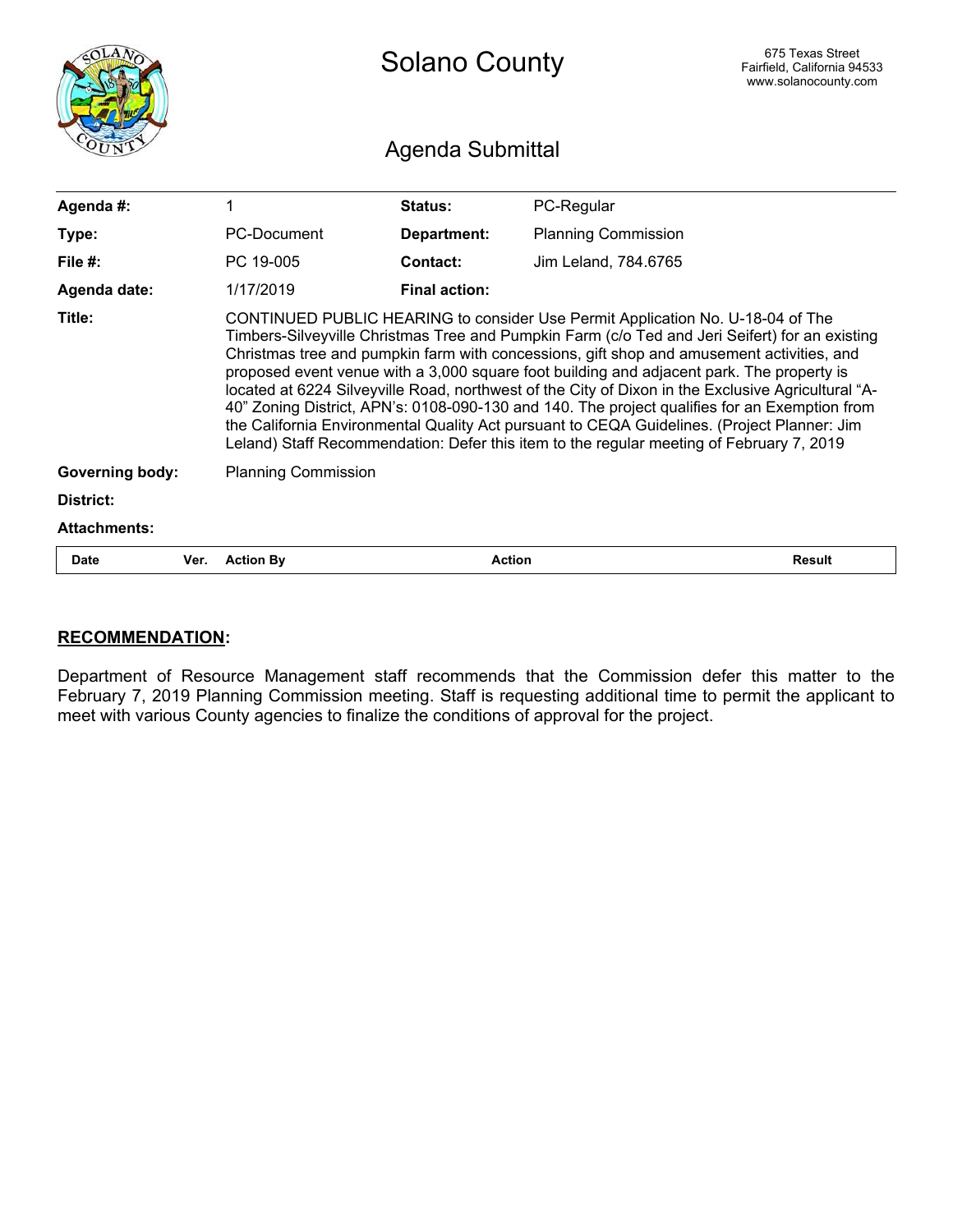<span id="page-9-0"></span>

|                        |                  | <b>Solano County</b>                                                                                                                                                                                                                                                                                                                                                                                                                                                                                                                                                                                                                                                                           |               |                            | 675 Texas Street<br>Fairfield, California 94533<br>www.solanocounty.com |  |
|------------------------|------------------|------------------------------------------------------------------------------------------------------------------------------------------------------------------------------------------------------------------------------------------------------------------------------------------------------------------------------------------------------------------------------------------------------------------------------------------------------------------------------------------------------------------------------------------------------------------------------------------------------------------------------------------------------------------------------------------------|---------------|----------------------------|-------------------------------------------------------------------------|--|
|                        | Agenda Submittal |                                                                                                                                                                                                                                                                                                                                                                                                                                                                                                                                                                                                                                                                                                |               |                            |                                                                         |  |
| Agenda #:              |                  | $\overline{2}$                                                                                                                                                                                                                                                                                                                                                                                                                                                                                                                                                                                                                                                                                 | Status:       | PC-Regular                 |                                                                         |  |
| Type:                  |                  | PC-Document                                                                                                                                                                                                                                                                                                                                                                                                                                                                                                                                                                                                                                                                                    | Department:   | <b>Planning Commission</b> |                                                                         |  |
| File $#$ :             |                  | PC 19-006                                                                                                                                                                                                                                                                                                                                                                                                                                                                                                                                                                                                                                                                                      | Contact:      | Eric Wilberg, 784.6765     |                                                                         |  |
| Agenda date:           |                  | 1/17/2019                                                                                                                                                                                                                                                                                                                                                                                                                                                                                                                                                                                                                                                                                      | Final action: |                            |                                                                         |  |
| Title:                 |                  | CONTINUED PUBLIC HEARING to consider Rezoning Petition No. Z-17-04 and Minor<br>Subdivision Application MS-17-06 of Hubert & Aurelia Goudie and William & Sylvia Marshalonis<br>to rezone 15.69 acres from Rural Residential "RR-2.5" and Exclusive Agriculture "A-20" to Rural<br>Residential "RR-5"; and subdivide two existing parcels into three lots. The property is located at<br>4420 Peaceful Glen Road, 2.5 miles north of the City of Vacaville, APN's: 0105-060-390 and 40.<br>(Project Planner: Eric Wilberg) Staff Recommendation: Defer the item to a date uncertain at<br>which time the Department will provide public notice pursuant to Section 28.04 of the County<br>Code |               |                            |                                                                         |  |
| <b>Governing body:</b> |                  | <b>Planning Commission</b>                                                                                                                                                                                                                                                                                                                                                                                                                                                                                                                                                                                                                                                                     |               |                            |                                                                         |  |
| District:              |                  |                                                                                                                                                                                                                                                                                                                                                                                                                                                                                                                                                                                                                                                                                                |               |                            |                                                                         |  |
| <b>Attachments:</b>    |                  |                                                                                                                                                                                                                                                                                                                                                                                                                                                                                                                                                                                                                                                                                                |               |                            |                                                                         |  |
| <b>Date</b>            | Ver.             | <b>Action By</b>                                                                                                                                                                                                                                                                                                                                                                                                                                                                                                                                                                                                                                                                               | <b>Action</b> |                            | <b>Result</b>                                                           |  |

## RECOMMENDATION:

This item is being continued from the last regular meeting of December 20, 2018. Based on the Department's review of the easement and deed information submitted by the applicant it does not appear that the entire project site would be served by adequate means of access. Furthermore, the General Plan contemplates a planned collector roadway in the vicinity of the project site with its easterly terminus along Timm Road, which may be impacted by the project.

The Department recommends that the Planning Commission defer this matter to a meeting date uncertain to allow staff sufficient time to work with the applicant to resolve these access issues. As soon as the project is ready for a decision to be made by the Planning Commission, the department will provide public notice pursuant to Section 28.04 of the County Code.